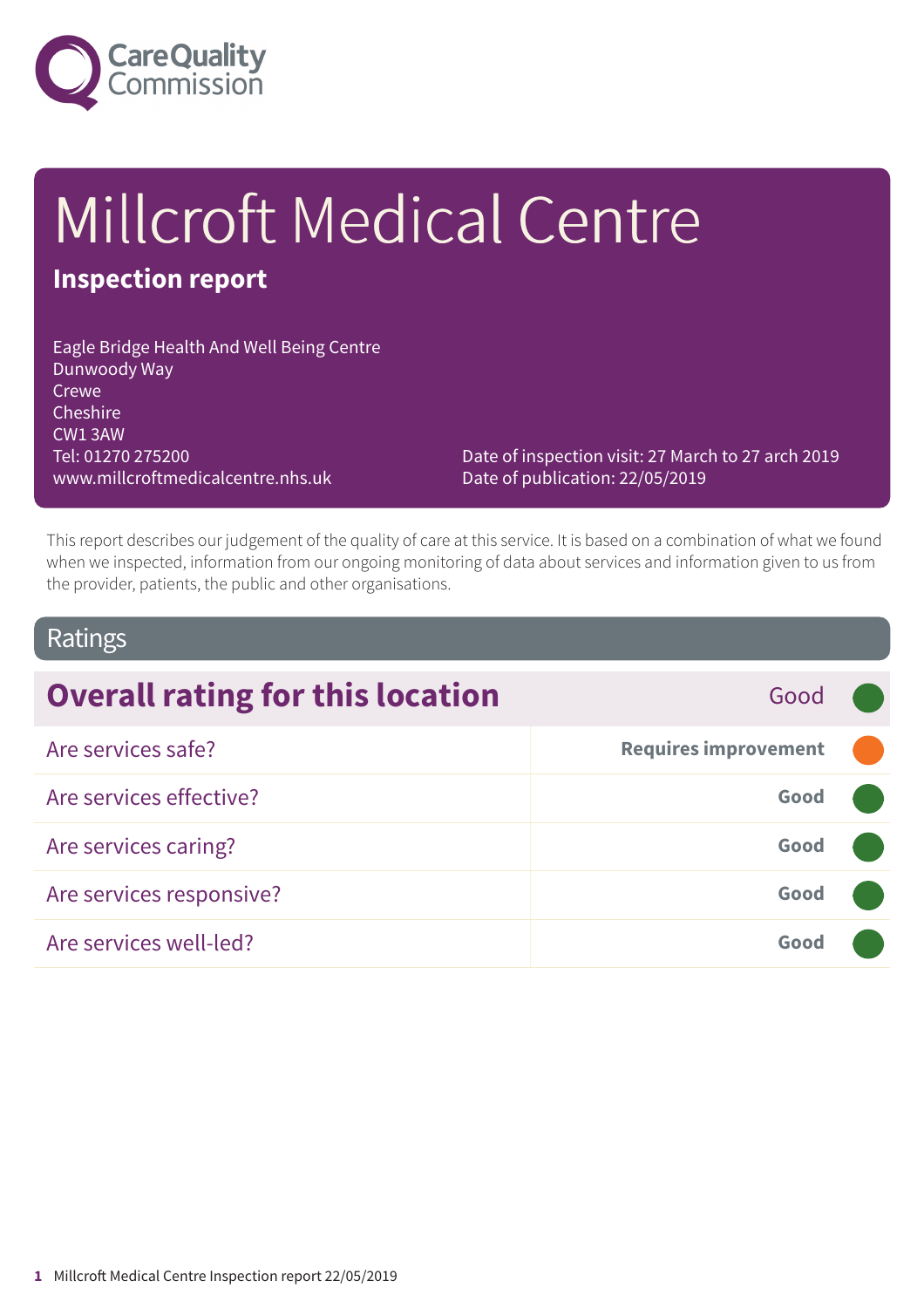# Overall summary

We carried out an announced comprehensive inspection at Millcroft Medical Centre on 27 March 2019 as part of our inspection programme.

We based our judgement of the quality of care at this service on a combination of:

- what we found when we inspected
- information from our ongoing monitoring of data about services and
- information from the provider, patients, the public and other organisations.

#### **We have rated this practice as good overall and good for all population groups.**

We found that:

- Patients received effective care and treatment that met their needs.
- Staff dealt with patients with kindness and respect and involved them in decisions about their care.
- The practice organised and delivered services to meet patients' needs. Patients could access care and treatment in a timely way.
- The way the practice was led and managed promoted the delivery of high-quality, person-centre care.

We rated the practice as **requires improvement** for providing safe services because:

- Patient Group Directions (PGD) had not been appropriately dated, signed and authorised. We noted that staff members names had been added after the date they had been authorised by a GP.
- There was no effective system in place to monitor uncollected prescriptions to ensure vulnerable patients not collecting their medication regularly were referred to the GPs for review.
- The recruitment process was not robust. For example, there was no formal system in place to check at regular

intervals the professional registration of clinicians, employment history was not recorded, proof of identity had not been recorded and references had not been sought. The practice did not hold a complete record of staff vaccination histories.

The areas where the provider **must** make improvements are:

- Ensure that care and treatment is provided in a safe way.
- Ensure the recruitment procedure operates effectively and safeguards patients from unsafe care and treatment.

The areas where the provider **should** make improvements are:

- Review the system for placing alerts on patient records to ensure victims of domestic violence are safeguarded.
- Review the system in place for the monitoring of consent to offer assurance that that consent had been sought from an appropriate adult for a child patient.
- Review how learning, and actions are monitored to mitigate the risk of similar incidents reoccurring.
- Review the criteria used to identify significant events.
- Review the complaints systems to ensure patients were provided with appropriate information with regard to the Parliamentary Health Service Ombudsman (PHSO) and that agreed actions are carried out.
- Continue to review the practice capacity with regard to patient access.

**Dr Rosie Benneyworth** BM BS BMedSci MRCGP

Chief Inspector of Primary Medical Services and Integrated Care

**Details of our findings and the evidence supporting our ratings are set out in the evidence tables.**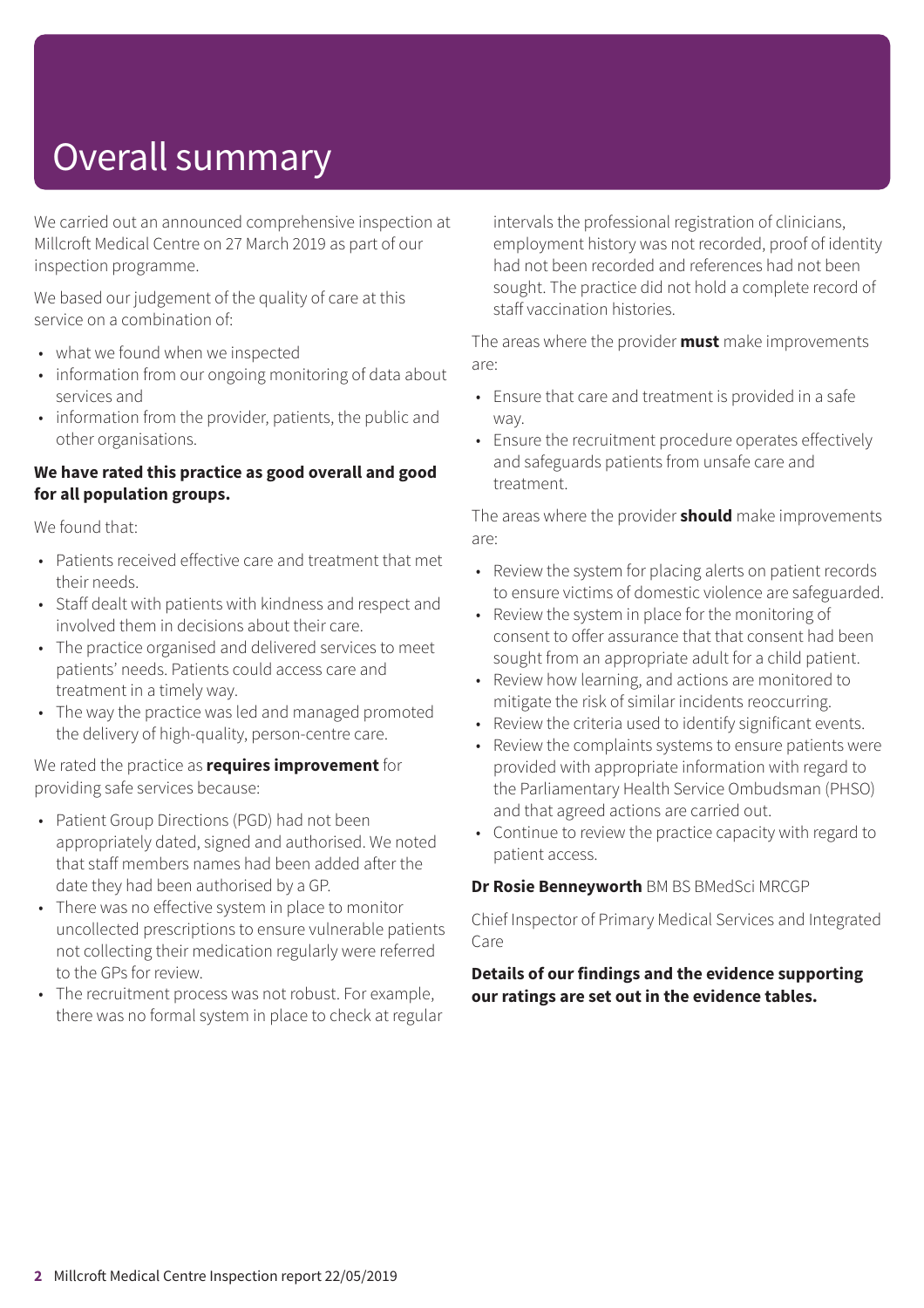### Population group ratings

| <b>Older people</b>                                                        | Good |  |
|----------------------------------------------------------------------------|------|--|
| <b>People with long-term conditions</b>                                    | Good |  |
| <b>Families, children and young people</b>                                 | Good |  |
| Working age people (including those recently retired and<br>students)      | Good |  |
| People whose circumstances may make them vulnerable                        | Good |  |
| People experiencing poor mental health (including people<br>with dementia) | Good |  |

#### Our inspection team

Our inspection team was led by a CQC lead inspector**.** The team included a GP specialist adviser and a second CQC inspector and an Inspection Manager.

## Background to Millcroft Medical Centre

Millcroft Medical Centre is located in Crewe Cheshire.

The provider is registered with CQC to deliver the Regulated Activities; diagnostic and screening procedures, maternity and midwifery services, surgical procedures, treatment of disease, disorder or injury and family planning.

Millcroft Medical Centre is situated within South Cheshire Clinical Commissioning Group (CCG) and provides services to approximately 28828 patients under the terms of a General Medical Services (GMS) contract. This is a contract between general practices and NHS England for delivering services to the local community.

The provider is a partnership of 10 GP partners. The provider employs three salaried GPs, seven practice nurses, two advanced nurse practitioners and a triage specialist nurse, two pharmacists, a health care assistants, a reception and administrative team and management team.

Information published by Public Health England, rates the level of deprivation within the practice population group as four, on a scale of one to ten. Level one represents the highest levels of deprivation and level ten the lowest. Male and female life expectancy for the patient population is lower than national averages. There are higher than average number of patients under the age of 18 years.